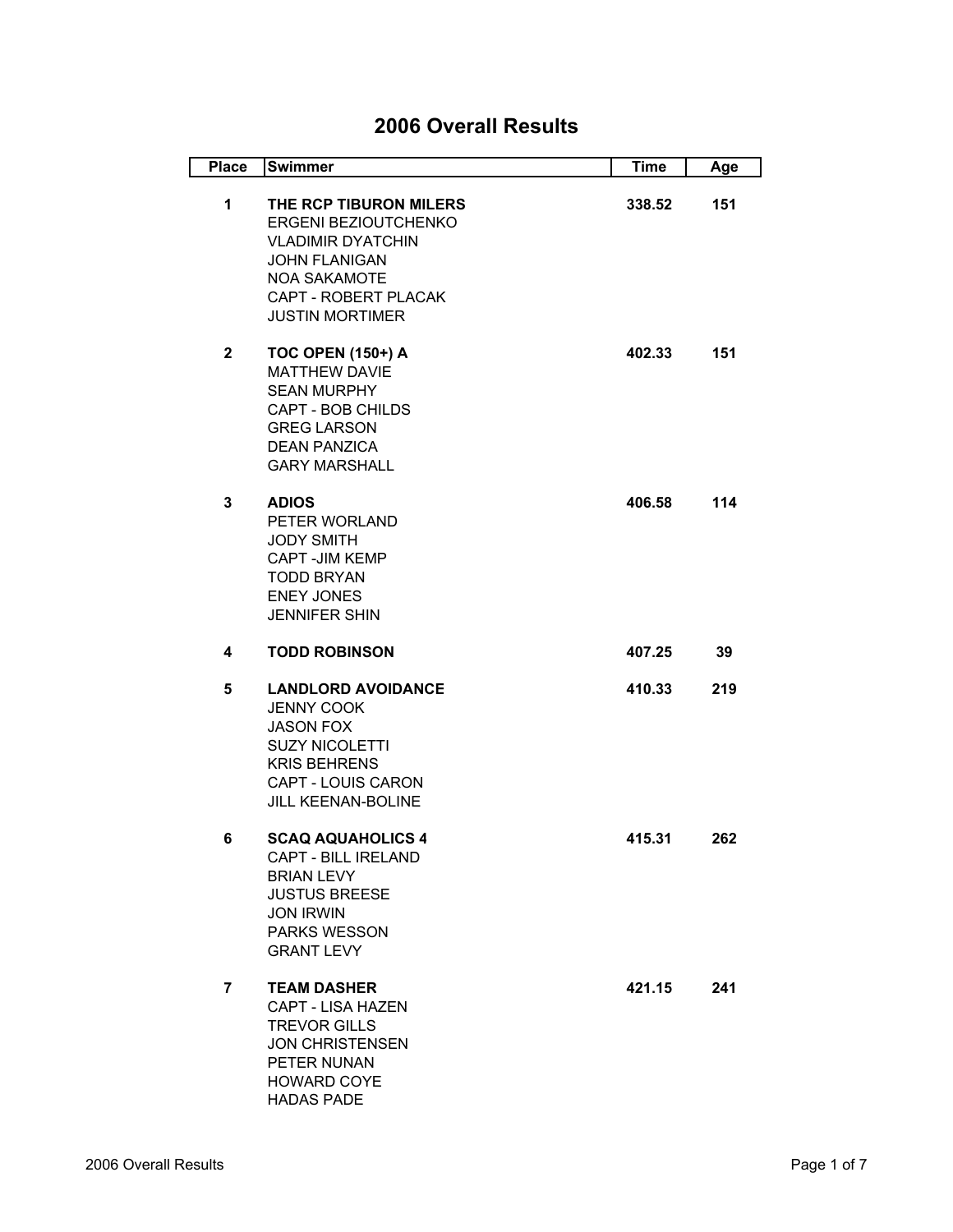| <b>Place</b>    | <b>Swimmer</b>                                                                                                                                                                        | <b>Time</b> | Age |
|-----------------|---------------------------------------------------------------------------------------------------------------------------------------------------------------------------------------|-------------|-----|
| 8               | TOC OPEN (150+) "BOMB" SQUAD<br><b>GARY LAWSON</b><br><b>MATT SCHMELZER</b><br><b>MICHAEL KRUSE</b><br><b>CAPT - BOB PALMER</b><br>ROGUE SANTOS<br>PAUL FELTON                        | 425.12      | 192 |
| 9               | TOC OPEN MAKULE (240+)<br><b>MICHAEL MCWHORTER</b><br><b>TODD ARRIS</b><br><b>CAPT - MIKE KECK</b><br><b>ROB MCDONNELL</b><br><b>GREY MYERS</b><br><b>STEPHEN GOSH</b>                | 427.57      | 251 |
| 10              | <b>ARDEN HILLS</b><br><b>KIRK ANDERSON</b><br><b>BRIAN JOHNSON</b><br>DARRYL JOHNSON<br><b>CAPT - BRETT FAVERO</b><br><b>KEVIN ITANNA</b><br><b>SCOTT MESFORD</b>                     | 428.50      | 270 |
| 11              | <b>SO CAL SENIOR MAKULE</b><br><b>BILL BELDING</b><br><b>WILLIAM MONTGOMERY</b><br><b>CRAIG TAYLOR</b><br><b>TRACY EDWARDS</b><br>PETER EGAN<br><b>CAPT - PATRICK DIXON</b>           | 432.31      | 319 |
| 12 <sub>2</sub> | TOC OPEN WOMEN - WINGED "O" WOMEN<br><b>JOAN SCHRIGER</b><br><b>NICOLE TAMAYO</b><br><b>KATIE LYONS</b><br><b>SANDIE EASTON</b><br><b>MCCALL DORR</b><br>CAPT - MELANIE VONHARTITZSCH | 437.55      | 184 |
| 13              | <b>TEAM PUPULE</b><br><b>CAPT - NICHOLAS LEVINE</b><br><b>BETSY RINER</b><br>JEFFREY CLEVELAND<br><b>AUSTIN LEE</b><br><b>STEVEN KNOLL</b><br><b>TREVOR CLEVELAND</b>                 | 441.39      | 180 |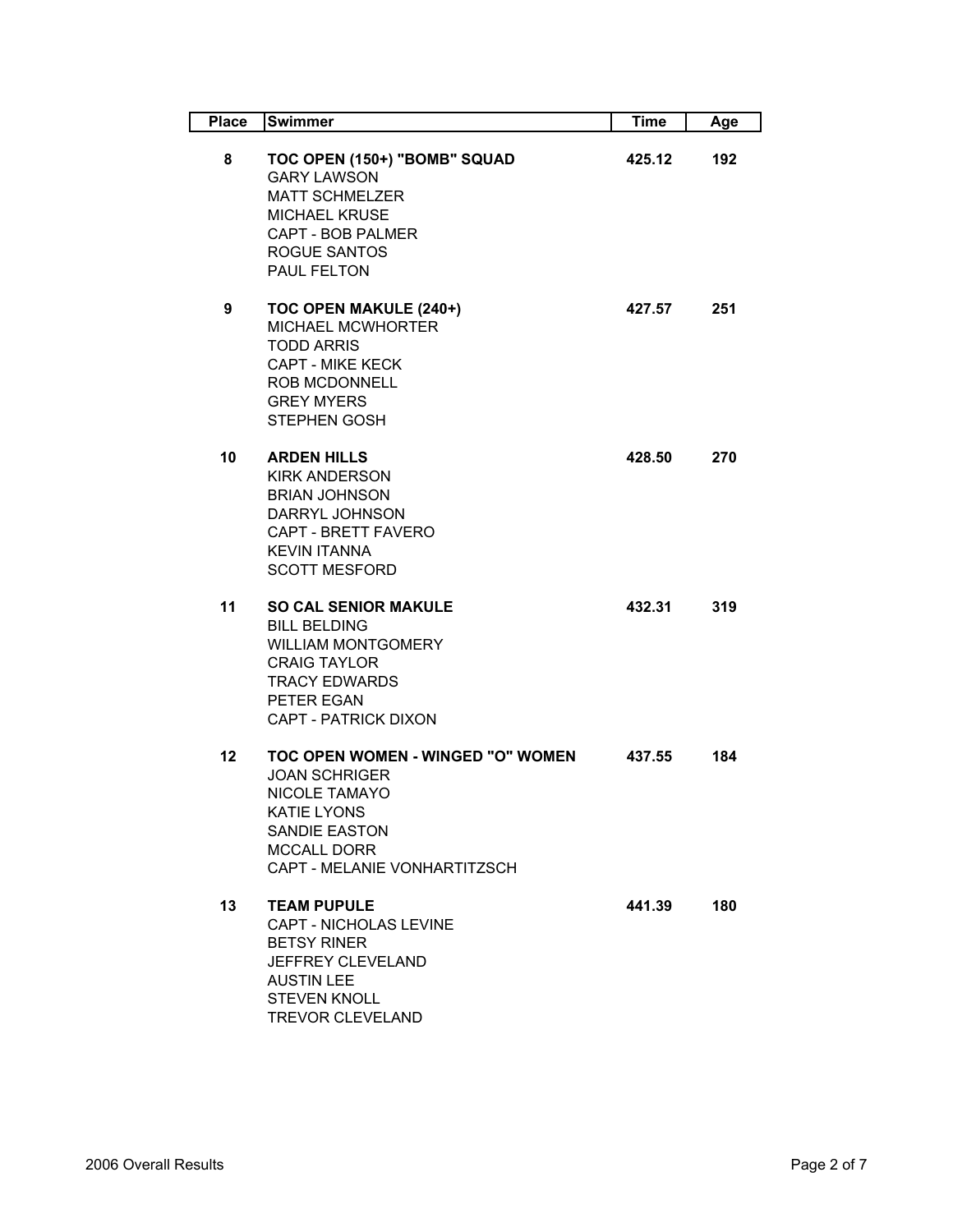| <b>Place</b> | Swimmer                                                                                                                                                                             | Time   | Age |
|--------------|-------------------------------------------------------------------------------------------------------------------------------------------------------------------------------------|--------|-----|
| 14           | <b>FLYING HELLFISH</b><br>CAPT - PETER HIXSON<br>AMY SCOTT<br><b>MATT SLAN</b><br><b>GENE HANRAHAN</b><br>CHRISTIE PLANK CIRAULO<br><b>ERINA KISON</b>                              | 442.51 | 114 |
| 15           | <b>FORREST NELSON</b>                                                                                                                                                               | 447.05 | 40  |
| 16           | <b>BILL GODING</b>                                                                                                                                                                  | 447.05 | 53  |
| 17           | <b>SILVER MARLINS</b><br>CAPT - RANDY BROWN<br><b>MOBY COQUILLARD</b><br><b>JOEL SWARTZ</b><br><b>DENNE HOUCHENS</b><br><b>CINDY LEE</b><br><b>JUDITH SHERIDAN</b>                  | 450.15 | 286 |
| 18           | <b>MAGIC ISLE SWIMMERS</b><br><b>IAN EMBERSON</b><br><b>MALCOLM COOPER</b><br><b>MILTON ACKERMAN</b><br><b>RICHARD LANDRY</b><br><b>CAPT - DOUG RICE</b><br><b>SPENCER ELDRED</b>   | 452.27 | 315 |
| 19           | <b>TOC MIXED - SHARK BAIT</b><br><b>HEATHER REDDE</b><br><b>MARGO DIAMOND</b><br><b>KATE CHRISTENSEN</b><br><b>CAPT - ANDY SCHILLING</b><br><b>JAMIE LEAHY</b><br><b>JIM MURRAY</b> | 455.21 | 212 |
| 20           | <b>WAHINE O KE KAI/LANE 1</b><br><b>HEATHER LUGASSY</b><br>I AURA VAI<br><b>CAPT - MARY SPEARS</b><br><b>LINDA FINLEY</b><br><b>JUNE HUSSEY</b><br><b>BARB WHEELER</b>              | 502.29 | 274 |
| 21           | <b>MATT SMART</b>                                                                                                                                                                   | 503.48 | 26  |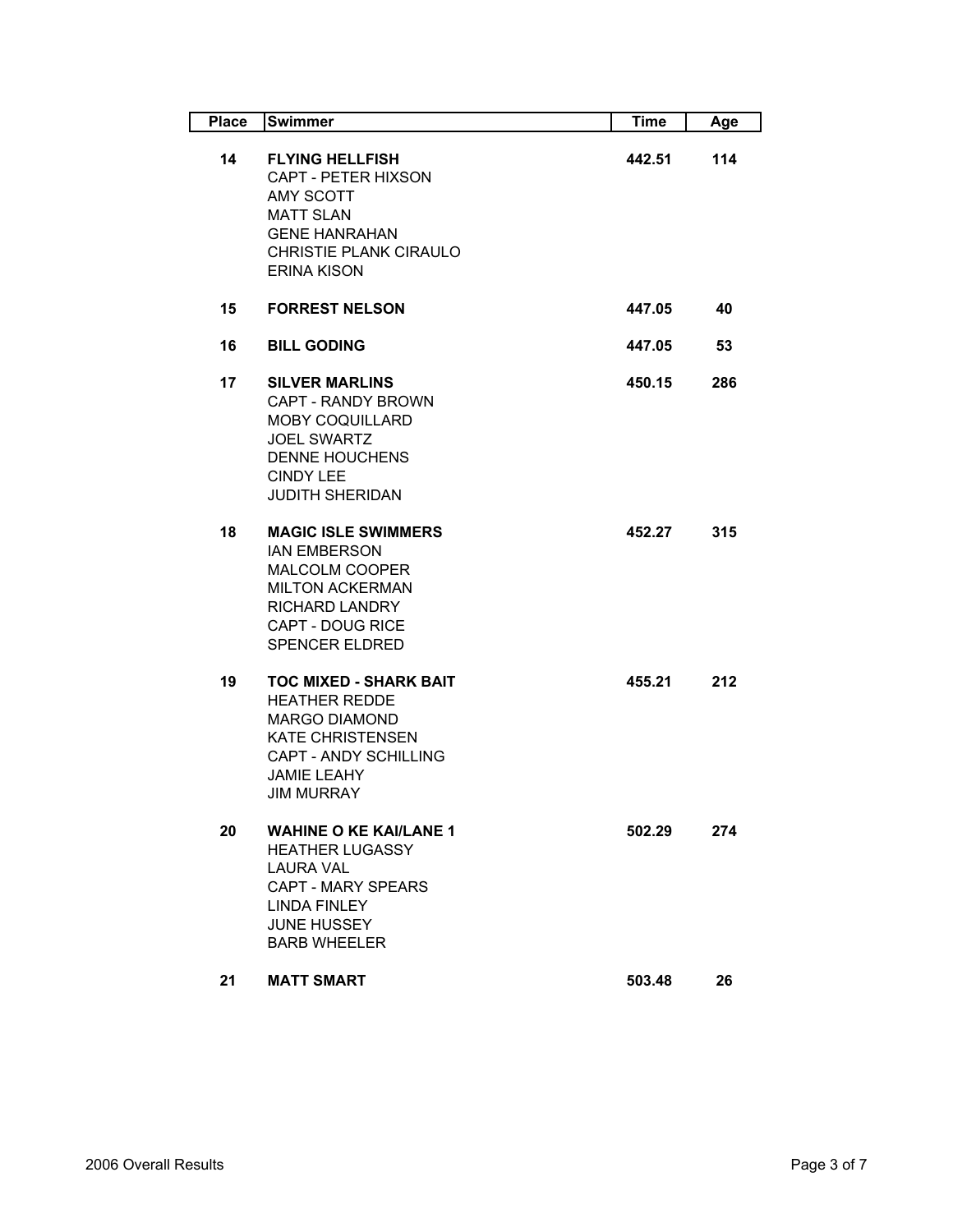| <b>Place</b> | Swimmer                                                                                                                                                                          | <b>Time</b> | Age |
|--------------|----------------------------------------------------------------------------------------------------------------------------------------------------------------------------------|-------------|-----|
| 22           | <b>BELUGA BROTHERS</b><br><b>MATT SULLIVAN</b><br>PETER WHIPPLE<br><b>JEFF BERGMAN</b><br><b>TOM SCHINDLER</b><br><b>CAPT - THOMAS PICKETT</b><br><b>GARY LADD</b>               | 505.47      | 302 |
| 23           | <b>NA ELEMAKULE O HPA</b><br><b>JIM GAUHRAN</b><br><b>JIM BUDDE</b><br><b>CAPPY SHEELEY</b><br><b>DAVID RIETOW</b><br><b>MARK NOETZRI</b><br><b>CAPT - BOB MOMSON</b>            | 507.13      | 365 |
| 24           | <b>ALEX KNIBBS</b>                                                                                                                                                               | 512.55      | 47  |
| 25           | <b>GEOFUSION</b><br><b>LARRY BECKER</b><br><b>CAPT - JIM MERCHANT</b><br><b>WALLY BELLEZA</b><br><b>JEFF MILLER</b><br><b>TIM MILLER</b><br><b>FELIX GMEUNDER</b>                | 514.20      | 269 |
| 26           | <b>CHRIS DAY</b>                                                                                                                                                                 | 514.39      | 53  |
| 27           | <b>RANCE BOREN</b>                                                                                                                                                               | 514.47      | 40  |
| 28           | <b>HALF BAKED ALIBI</b><br><b>MIKE ELLIS</b><br><b>SARAH BOURNE</b><br><b>CAPT - CHRIS THACKER</b><br><b>ADRIANNE HUGHES</b><br><b>JOE VASILIOU</b><br><b>KIRSTEN FREEMANTLE</b> | 515.50      | 114 |
| 29           | <b>VA-MOOSE</b><br><b>MICHAEL RAVEN</b><br><b>CAPT - WALTER HITCH</b><br><b>PAUL LOFTHOUSE</b><br><b>CARLOS DELGADO</b><br><b>ROBERT BREITEL</b><br><b>JOHN STACY</b>            | 518.45      | 311 |
| 30           | <b>DEA ANN JOSLIN</b>                                                                                                                                                            | 520.10      | 47  |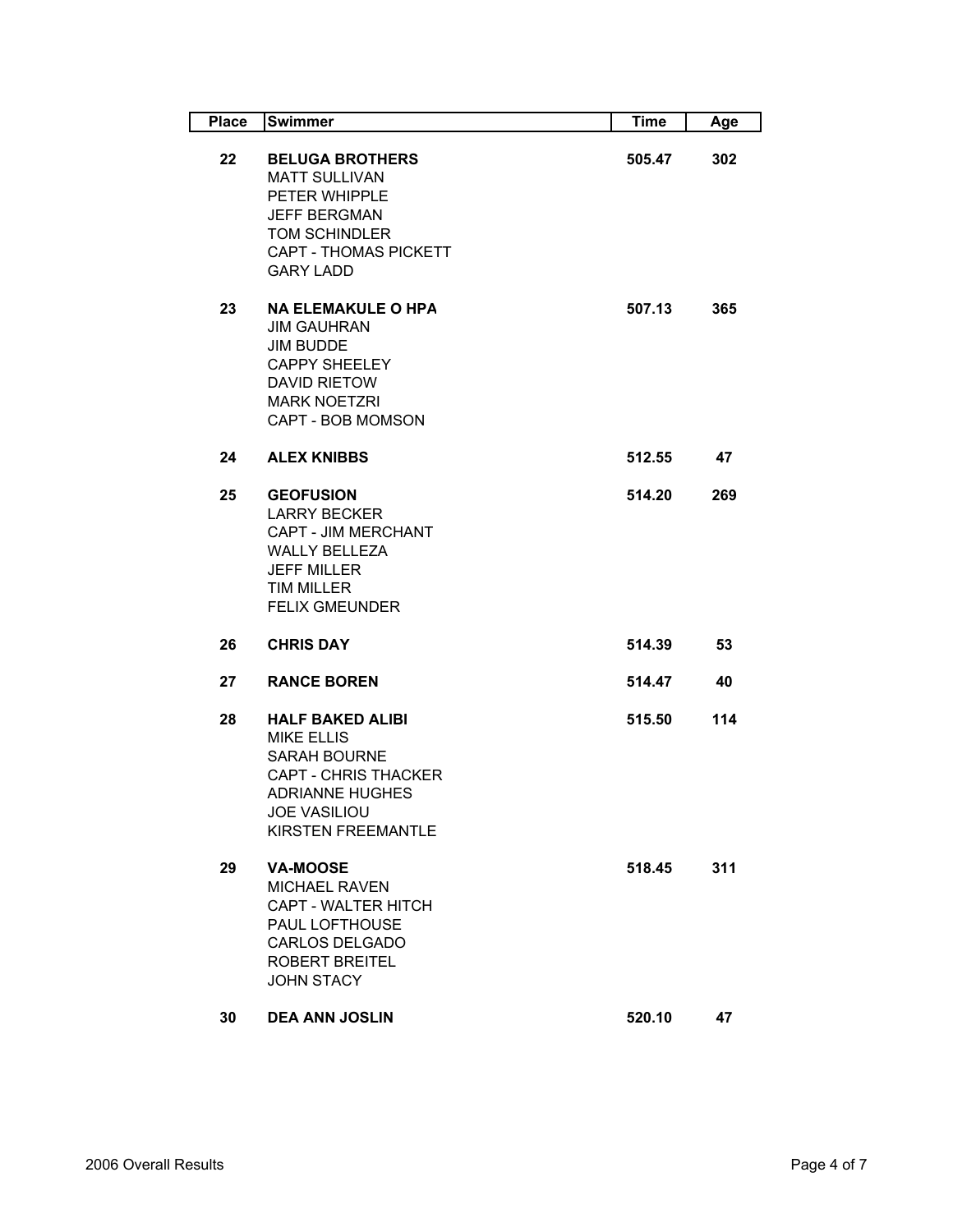| <b>Place</b> | Swimmer                                                                                                                                                                              | <b>Time</b> | Age |
|--------------|--------------------------------------------------------------------------------------------------------------------------------------------------------------------------------------|-------------|-----|
| 31           | <b>MAUI ALOHA</b><br><b>DANIEL GROUNDS</b><br><b>CAPT - GENE GROUNDS</b><br><b>SCOTT COFFMAN</b><br><b>BROOK HEATH</b><br><b>HUDSON SLAY</b><br><b>MURRAY GROUNDS</b>                | 522.05      | 277 |
| 32           | TOC OPEN SENIOR MAKULE (300+)<br><b>BRYAN MCCORMACK</b><br><b>JIM KRUEGER</b><br><b>BILL DICK</b><br><b>ERIC SCHLEELEIN</b><br><b>BOB STRAND</b><br><b>CAPT - BART LALLY</b>         | 522.31      | 317 |
| 33           | <b>WHALERS</b><br>ROBERT HARTMAN<br><b>STUART JEFFRIES</b><br><b>COLLEEN JEFFRIES</b><br><b>MIKE RITTER</b><br><b>MALIA KIM</b><br><b>JAMIE MADDOCK</b>                              | 525.13      | 151 |
| 34           | <b>OKOLE MALUNA</b><br><b>PAT GAVIN</b><br><b>CHAT SCHOPPEE</b><br><b>BILL CRANE</b><br><b>STEVE MOLEBERG</b><br><b>BRADLY TUCK</b><br><b>CAPT - STEVE ROYCE</b>                     | 527.47      | 330 |
| 35           | <b>SAN FRANCISCO CHILLED CHANNELERS</b><br>MICHELLE JESPERSON<br><b>CAPT - BONNIE BENJAMIN</b><br><b>ALI HALL</b><br><b>GREG COCHRAN</b><br>MICHAEL KHAZALPOUR<br><b>JAY WHINERY</b> | 534.48      | 223 |
| 36           | <b>MICHELLE DEASY</b>                                                                                                                                                                | 536.53      | 34  |
| 37           | <b>AND ONE</b><br><b>LYNN BACHMAN</b><br><b>CAPT - KIRK BACHMAN</b><br><b>JIM SOLIC</b><br><b>DIANE SOLIC</b><br><b>BRIAN MUDD</b><br>FORD MUDGETT                                   | 537.36      | 284 |
| 38           | <b>LAURA JENKINS</b>                                                                                                                                                                 | 541.41      | 19  |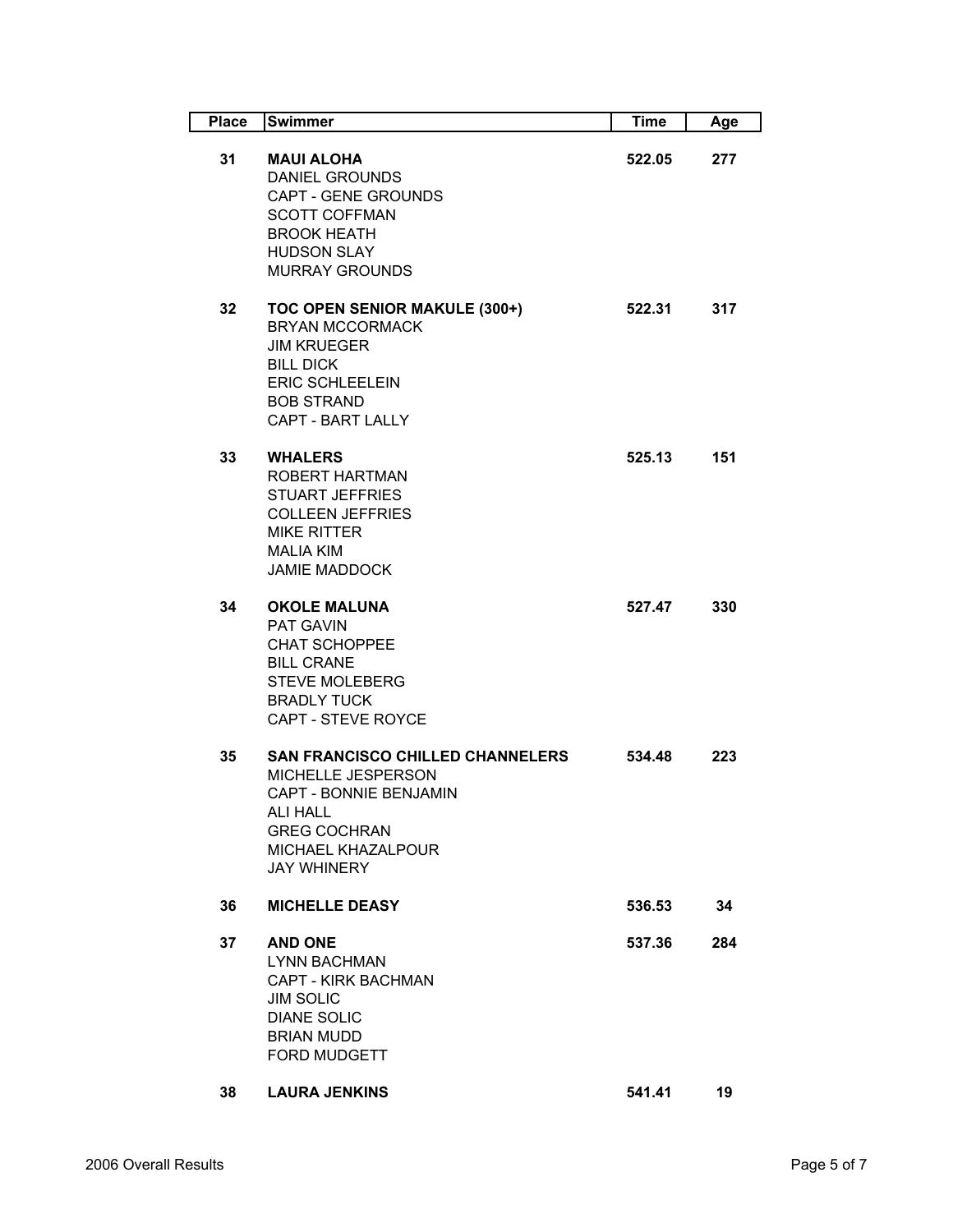| <b>Place</b> | Swimmer                                                                                                                                                                                  | <b>Time</b> | Age |
|--------------|------------------------------------------------------------------------------------------------------------------------------------------------------------------------------------------|-------------|-----|
| 39           | THE BOTTOM FEEDERS<br><b>DAVE YACUBIAN</b><br><b>CAPT - KEVIN DEPEW</b><br><b>HEIDI INMAN</b><br><b>LORNA SHANKS</b><br>REBECCA ROBERTSON<br><b>TAYLOR INMAN</b>                         | 555.56      | 174 |
| 40           | <b>OCTOPUS YOGA</b><br>CAPT - BRADLEE FRIEROTT<br><b>JUSTIN KIRBY</b><br><b>DOUG LEE</b><br><b>JOSHUA COMSTOCK</b><br><b>BILL BETHKE</b><br><b>DOUG FRIEROTT</b>                         | 618.16      | 243 |
| 41           | <b>ANDREW DAVIS</b>                                                                                                                                                                      | 647.00      | 47  |
| 42           | <b>WONDER WATER WOMEN OF SANTA BARBAR/ 704.25</b><br>CAPT - LYNELLE PAULICK<br><b>ANNA BOSIN</b><br><b>MARGIE FREEMAN</b><br><b>KELLY SMITH</b><br>SANDRA O'MEARA<br><b>SYLVIA GLENN</b> |             | 151 |
| 43           | THE WAVETTES: ALL PLAY, ALL DAY<br><b>JUDI LAMPI</b><br><b>CAPT - MARY BLAKE</b><br><b>BECKY THOMPSON</b><br><b>KAREN WERTHEIMER</b><br><b>KARI HALLENBURG</b><br><b>TARA VALENTINE</b>  | 707.47      | 291 |
| 44           | <b>KEEP STROKING SWEETIE</b><br><b>ARTHUR CONNER</b><br><b>EMILY SAMOSE</b><br>DANA BLUM<br><b>CRAIG SHAFFER</b><br><b>CAPT - CHRIS GAGE</b><br><b>TIM MOTE</b>                          | 711.39      | 151 |
| 45           | <b>IAN MURRAY</b>                                                                                                                                                                        | 711.54      | 38  |
| 46           | <b>DONIELLE CHITTERDEN</b>                                                                                                                                                               | 714.35      | 25  |
| 47           | <b>KAKWIRANORON COOK</b>                                                                                                                                                                 | 714.35      | 30  |